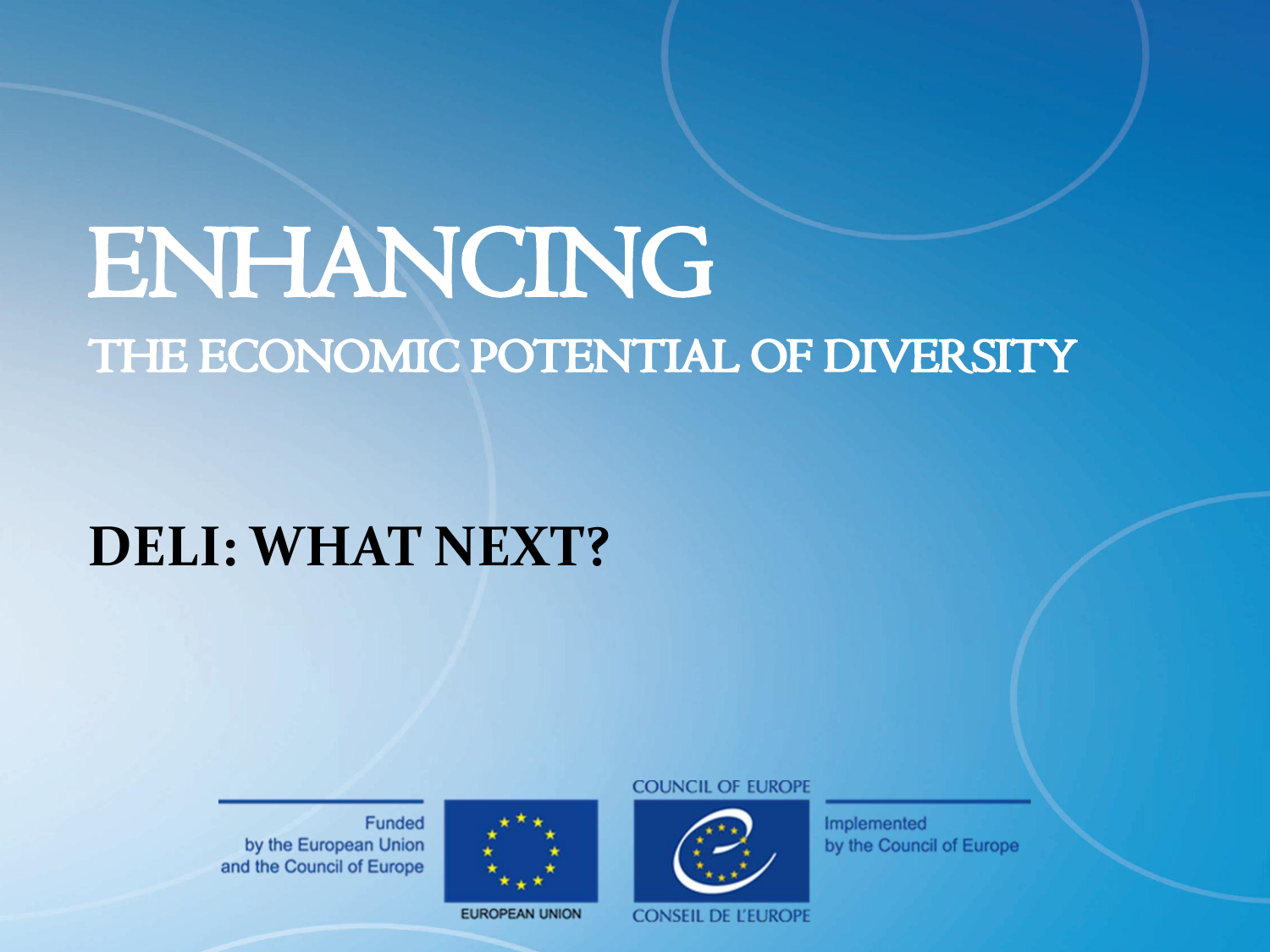Economic potential of diversity: further exploring the issue

Why?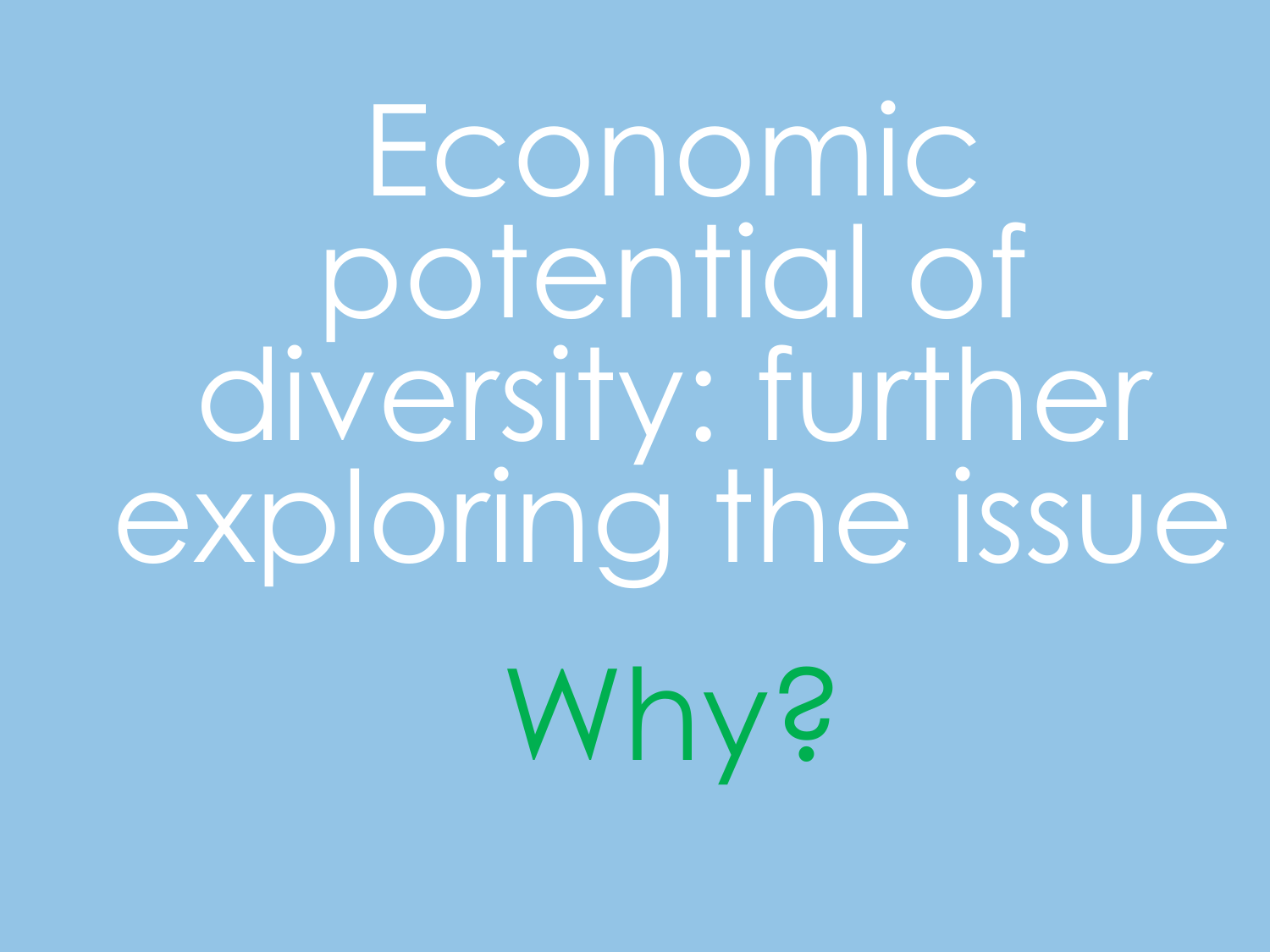CoE framework for action:

"*Building Inclusive Societies*" Action Plan, to be adopted this year

**Intercultural Cities programme**: more political attention; CM Recommendation adopted in January 2015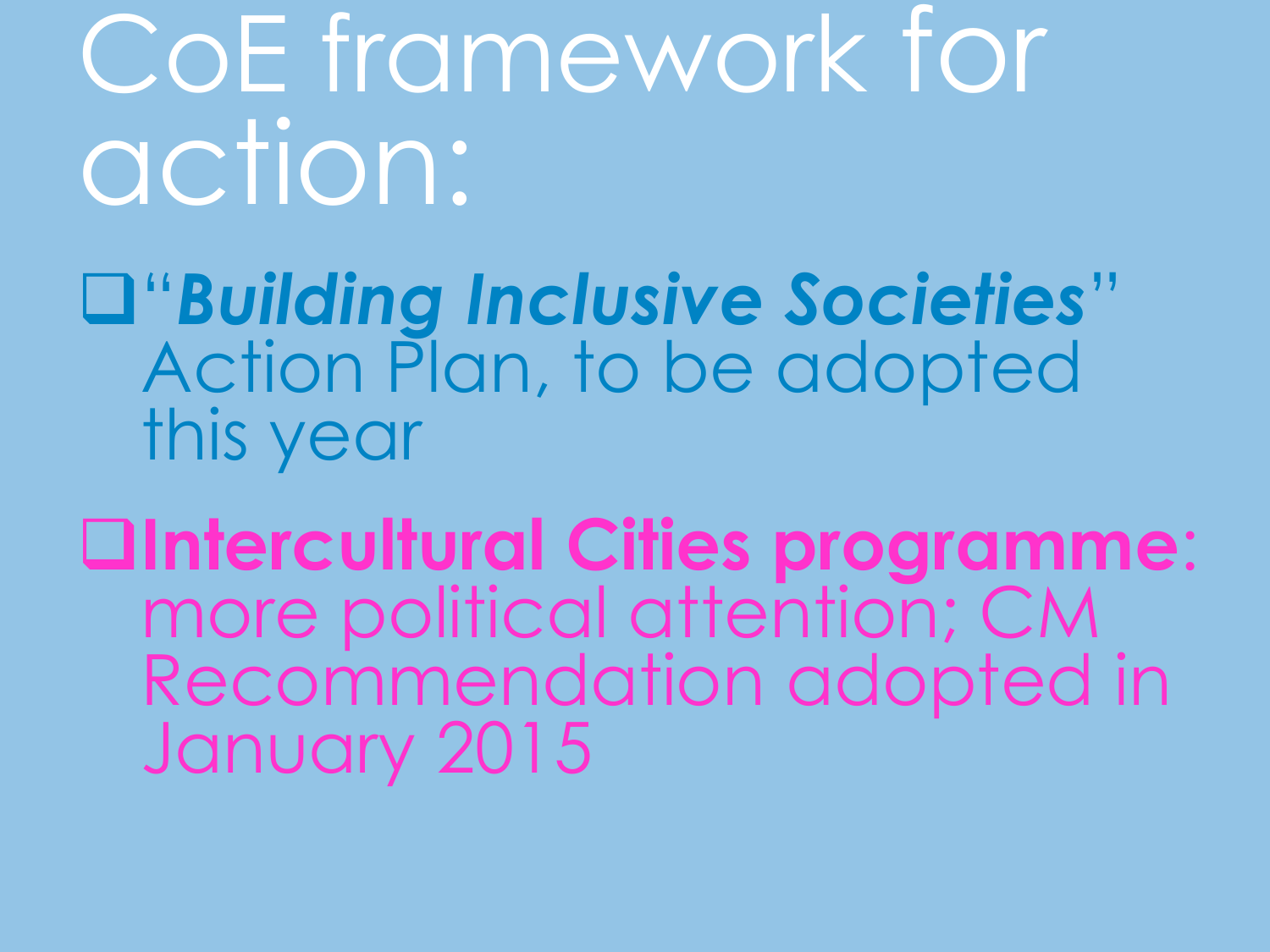### **…And the European Union: EU Growth Strategy (Europe 2020)**

**"***we want the EU to become a smart, sustainable and inclusive economy***"**

**"***business as usual***" would consign us to a gradual decline, to the second rank of the new global order… It is the time to be bold and ambitious"**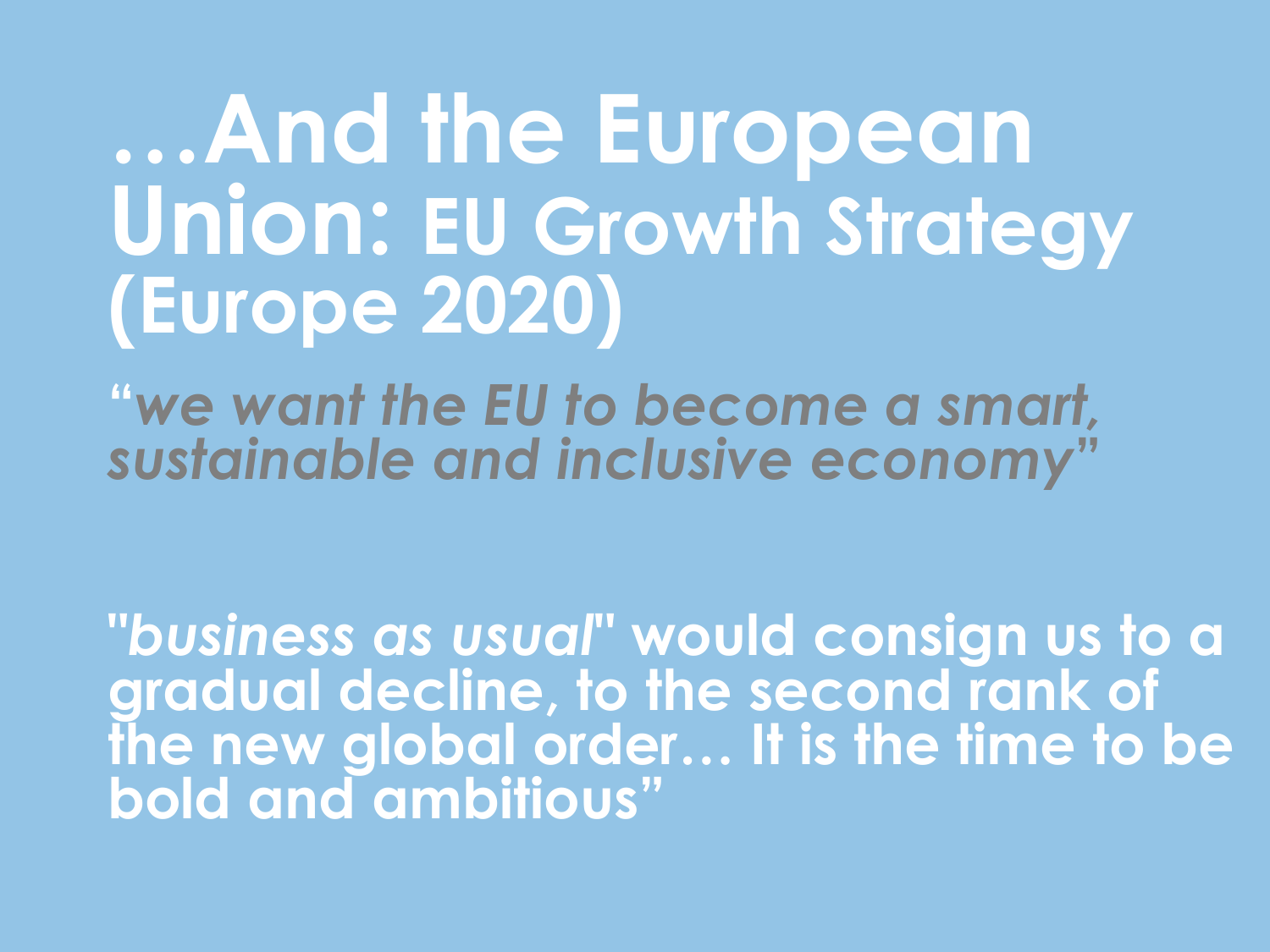# **What is the issue?**

- Time to conciliate "**integration**" and "**growth**" discourse
- **Emphasis on**: diversity management and social inclusion vs. productivity, employment, innovation, education
- **More efficiency and synergies**  between different EU, national, regional and local policies is needed
- Increased dialogue between **public and private sectors** is needed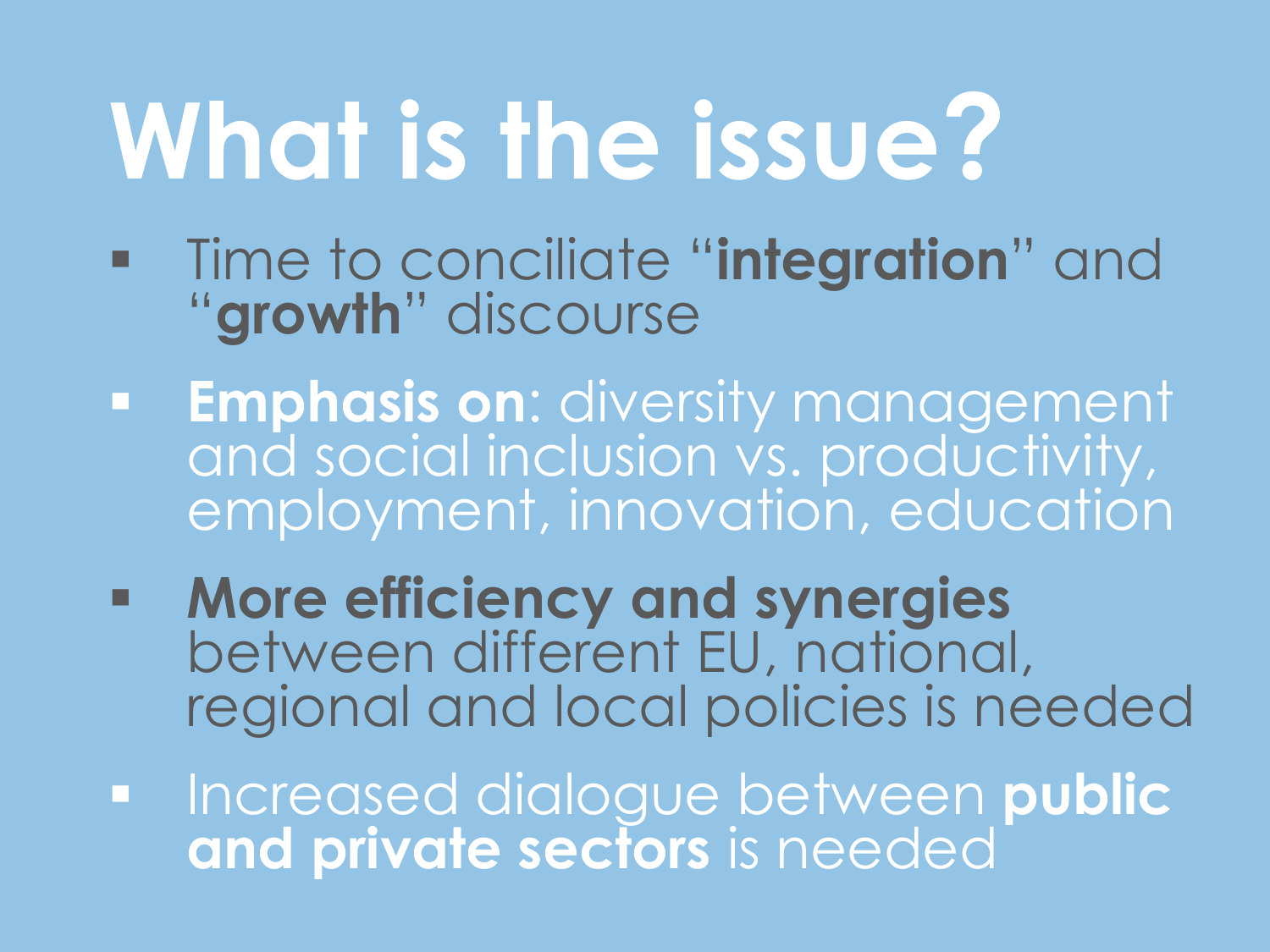# **What is the aim?**

## **The ICC rationale:**

- **To make intercultural integration** a priority
- To explore "**diversity advantage**"
- To focus on **community development**  and create **synergies**
- **To improve intercultural governance** and to get **stakeholders** more closely involved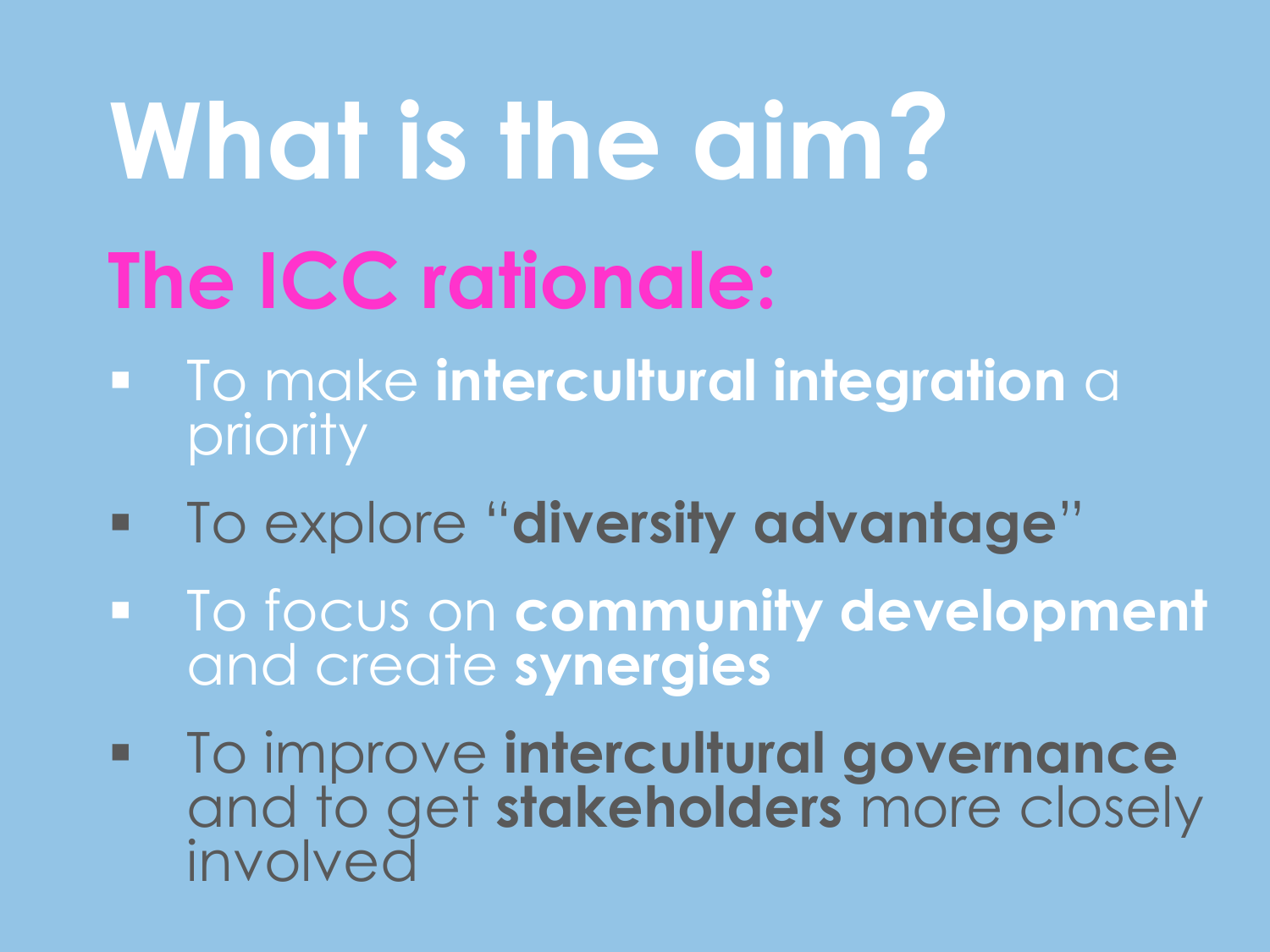#### **The economic rationale:**

- **To respond to economic and societal challenges**
- **To develop and implement strategies for economic transformation (DELI)**
- **To make cities more visible to international investors (migrants create bridges)**
- **To accumulate a 'critical mass' of diverse resources**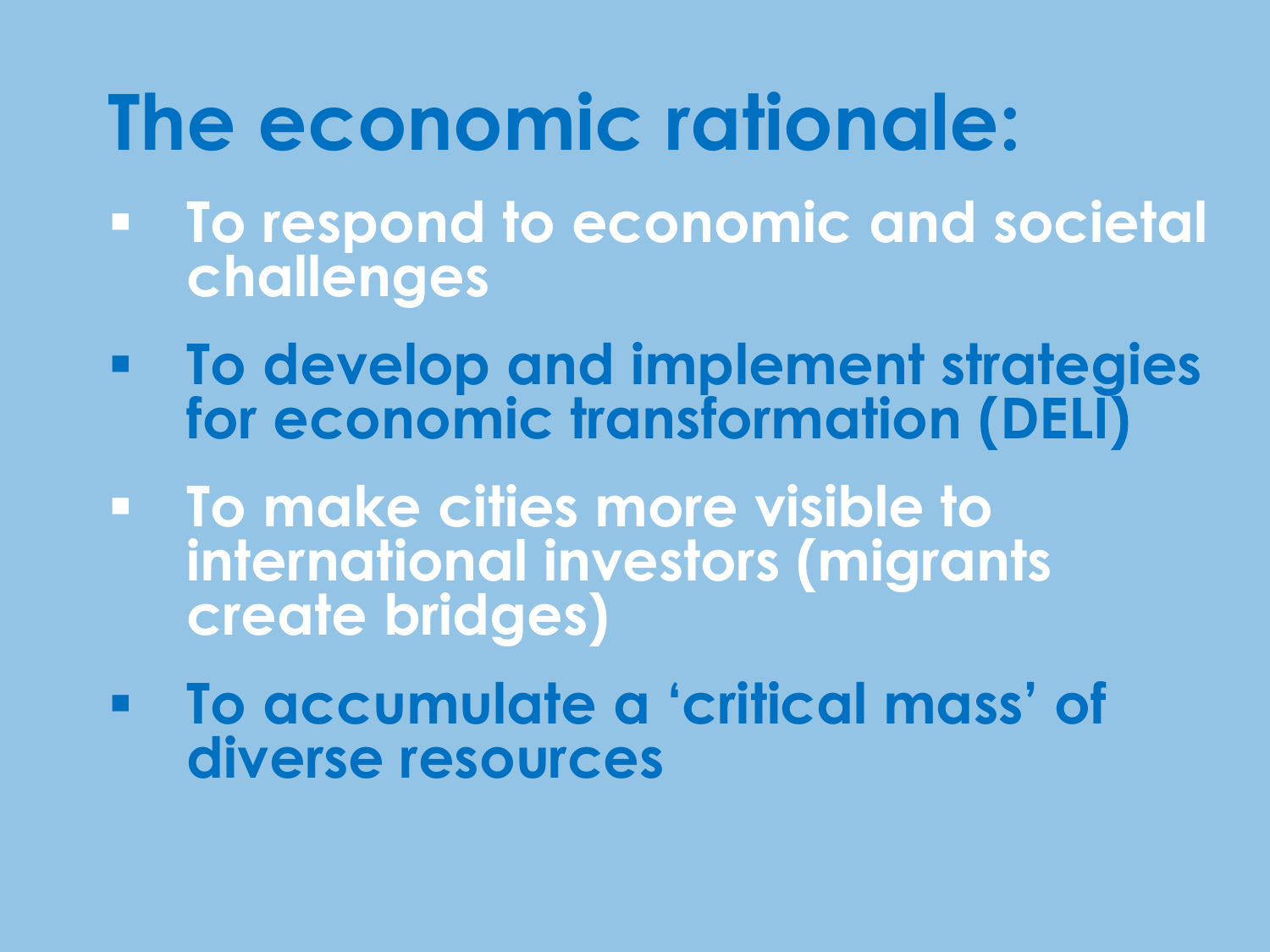#### **What are the practical effects?**

- **Identify the knowledge and excellence resources**
- **Start process of "***entrepreneurial discovery***", involving key innovation stakeholders and business**
- **Build on already established partnership platforms and networks (ICC, C4I, DELI)**
- **Local authorities: draw up a document outlining the proposed strategy, including the planned public-private partnerships**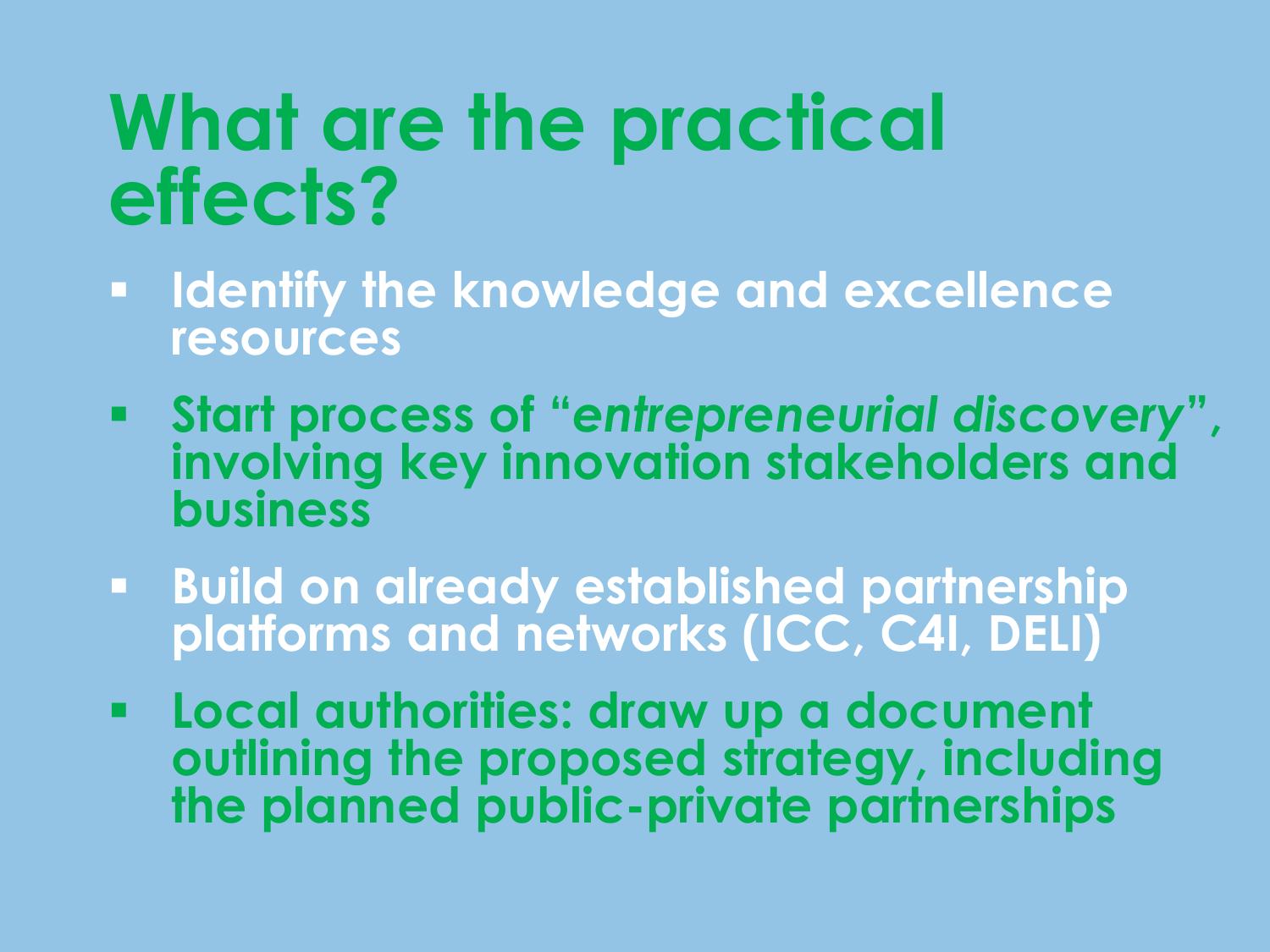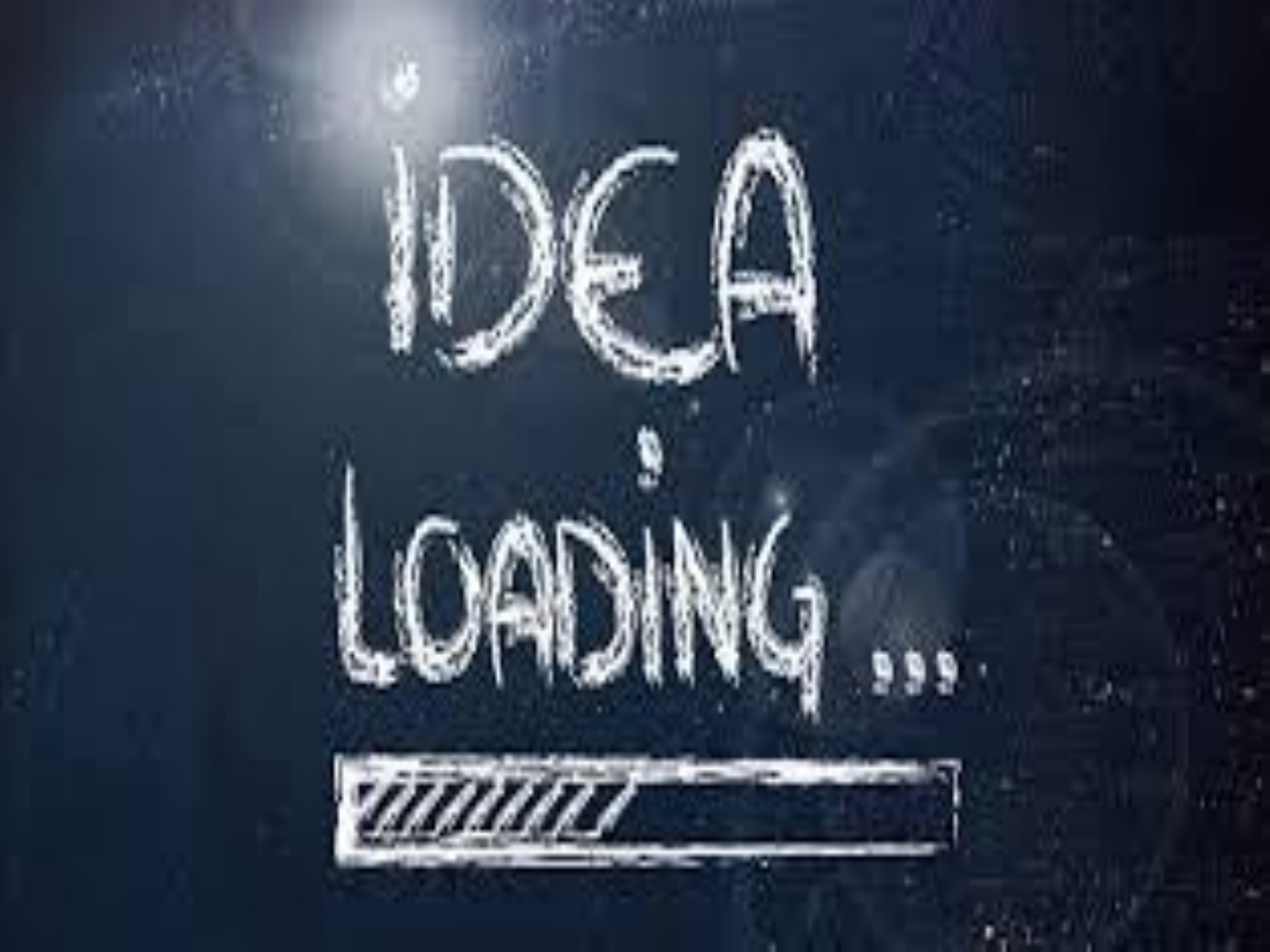### **IDEA 1: DELI II**

#### **Implementing DELI management standards:**

- **Building business networks**
- **Support services**
- **Access to finance**
- **Adapting procurement practice to diversity suppliers**

 **Evaluation/Niall : Moving from process to product - networking, mentoring, start-up phase, target those stuck at the bottom rung**

**Expending transnational partnership**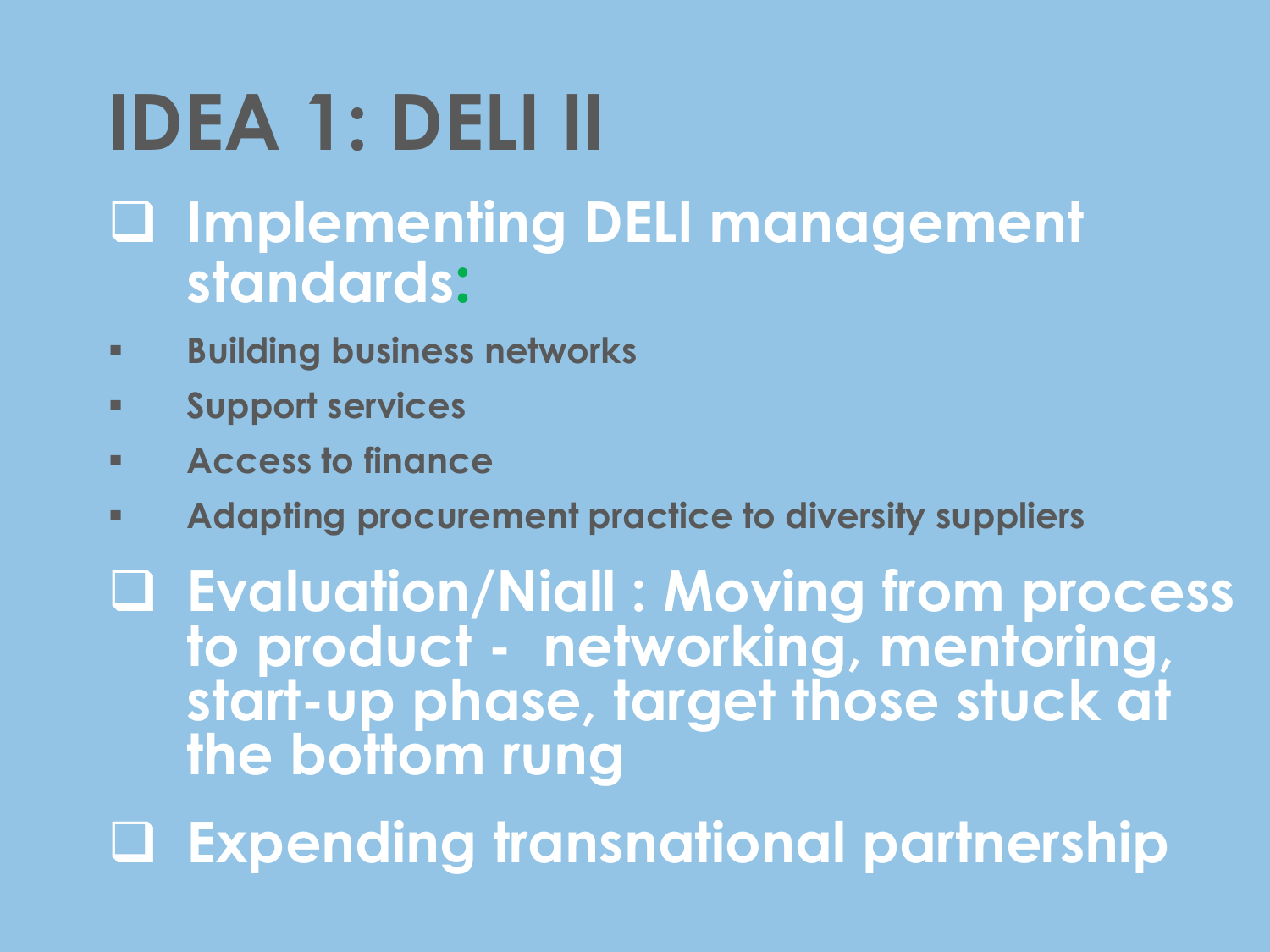#### **IDEA 2: BUIDLDING RESILIENT NEIGHBOURHOOD ECONOMY**

- **Building resilience in urban areas by exploring the "diversity advantage" of (marginalised) neighbourhoods**
- **Strengthening the local economy asset base that includes: diversity, financial, knowledge, and physical assets (SMEs incubators).**
- **Building a supportive enabling environment to address economic development issues (analyse and address barriers).**
- **Spurring active collaboration between communities that contributes to building resilient neighbourhood economies.**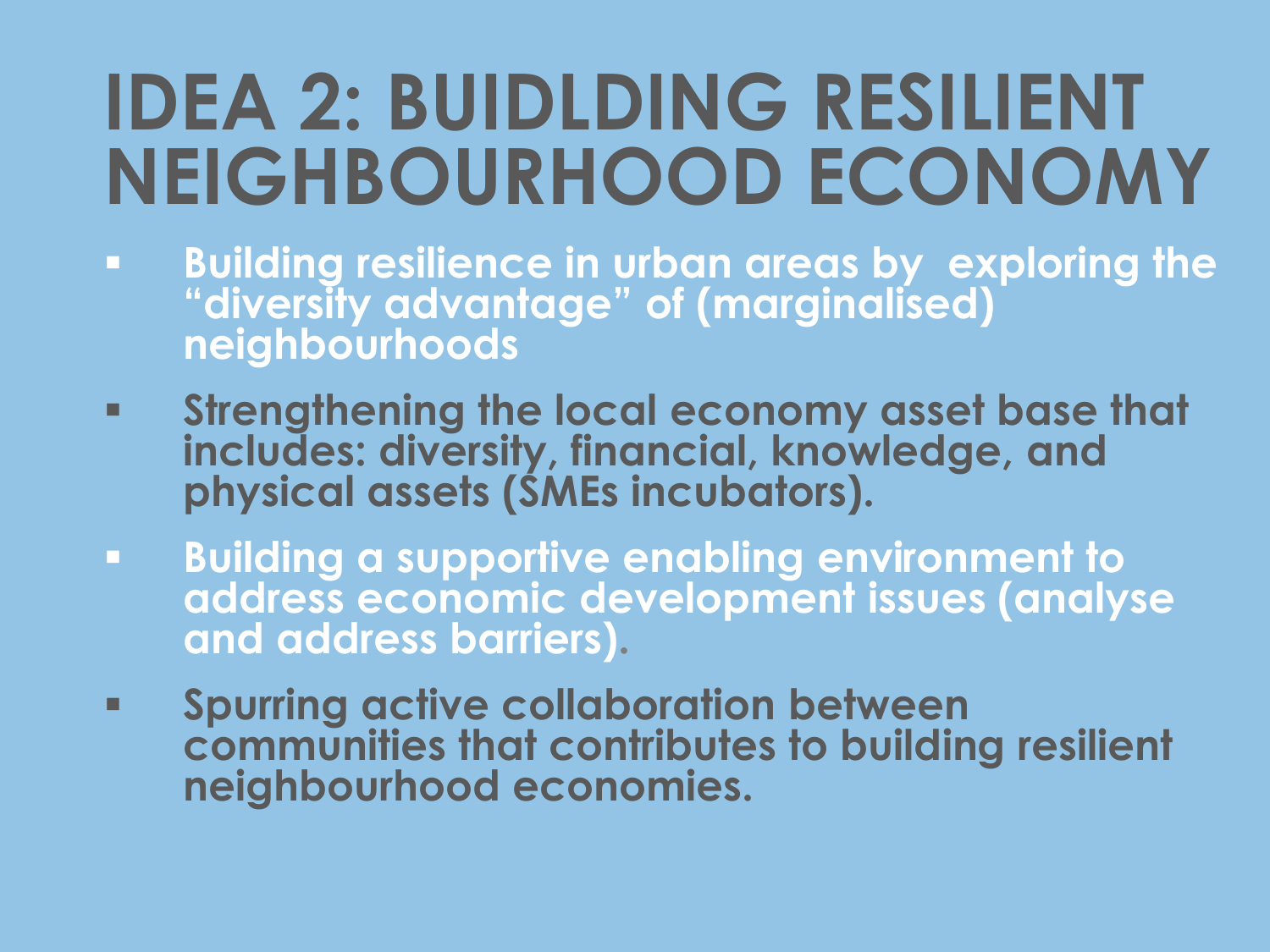#### **IDEA 3: Promoting Diversity Advantage Charter in enterprises**

- **Develop win-win approach for businesses and society**
- **Make the development and implementation of the diversity policy a subject of a dialogue with private sector**
- **Raise awareness of non discrimination and diversity issues among top management and staff involved in recruitment, training and career development and to educate them in these matters**

**Sources: Charte de la Diversité en entreprise, European Charte of Diversity**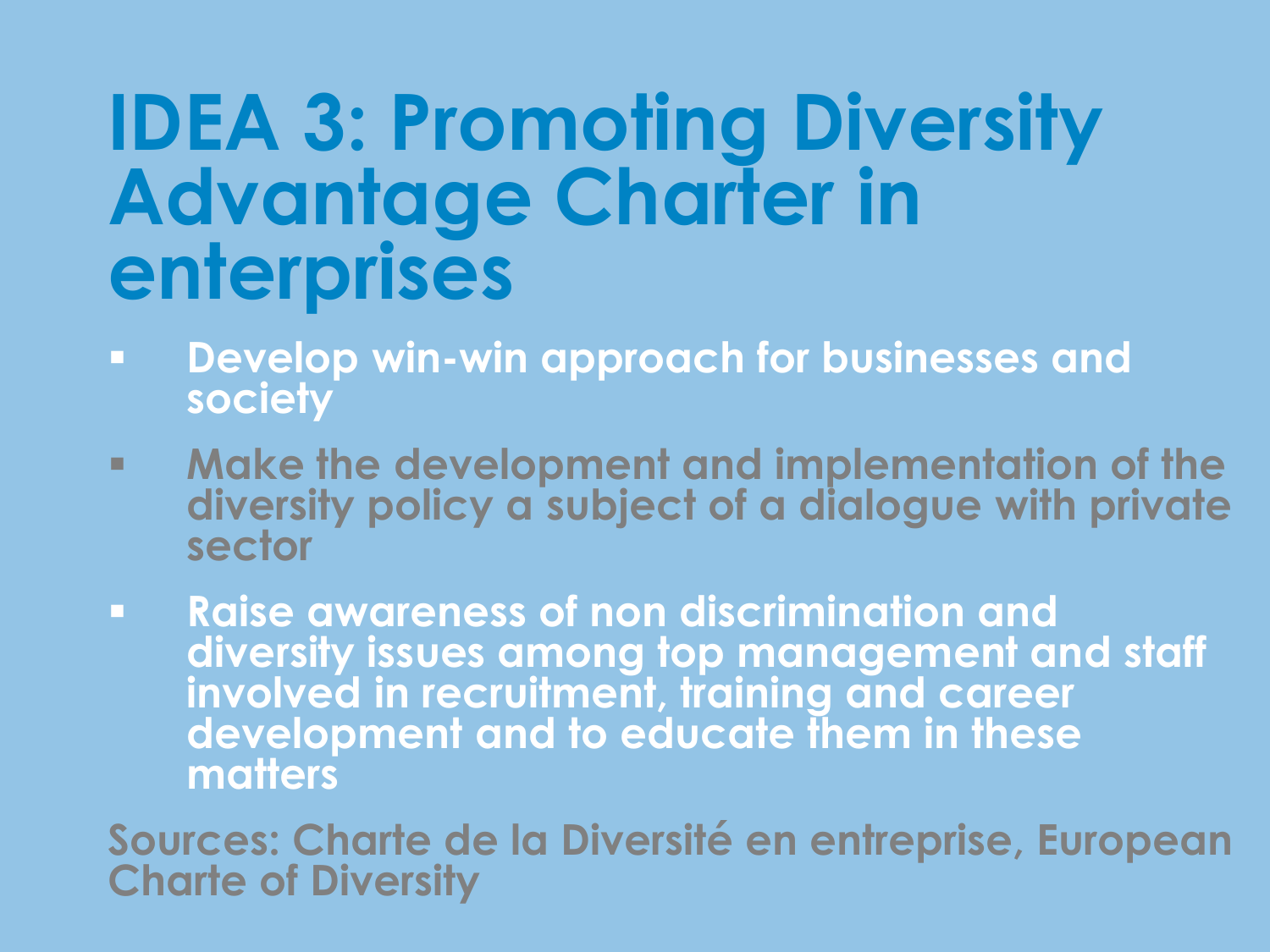## Diversity Advantage Charter: added value

- It is not about duplication: need to **go above anti-discrimination discourse**
- **Positioning strategically local authorities** vis-à-vis of the business
- Need for **evaluating impact**